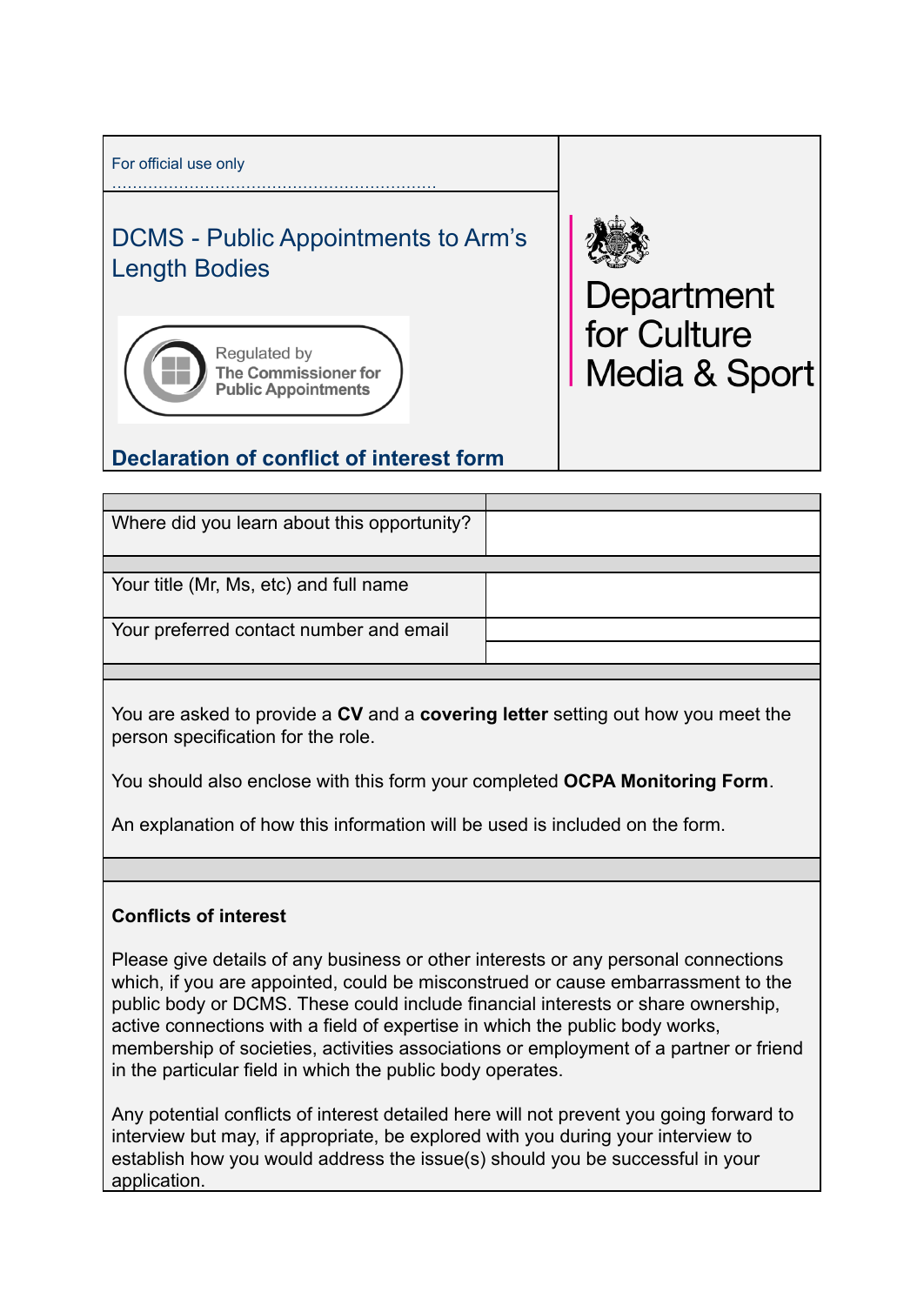*For more information see the DCMS booklet "Public Appointments, Probity & conflicts of interest, A Guide for candidates", enclosed with the application pack and also on the DCMS website.*

Type here:

## **Declaration**

In line with the Commissioner's principles of openness and transparency in the appointments process, some of the information provided in your application may be made public at the time of the announcement if you are appointed to serve on a public body. This applies particularly to details of other public appointments currently held, and of recent significant political activities undertaken.

Should any information provided on this form or in any supporting material be found to be false then it may constitute a criminal offence under the Fraud Act 2006 for which you may be prosecuted. Please note that the information you provide in support of this application may be shared with other government departments if you apply for another public appointment for which they are responsible.

## **I confirm that all the information given on this form and any supporting material is true and complete.**

| Name | Date |  |
|------|------|--|
|      |      |  |

A reminder of the Seven Principles Underpinning Public Life – the Nolan principles – appears below.

## **The Seven Principles Underpinning Public Life**

In 1995, the Committee on Standards in Public Life defined seven principles, which should underpin the actions of all who serve the public in any way. These are:

**Selflessness** Holders of public office should take decisions solely in terms of the public interest. They should not do so in order to gain financial or other material benefits for themselves, their family, or other friends.

**Integrity** Holders of public office should not place themselves under any financial or other obligation to outside individuals or organisations that might influence them in the performance of their official duties.